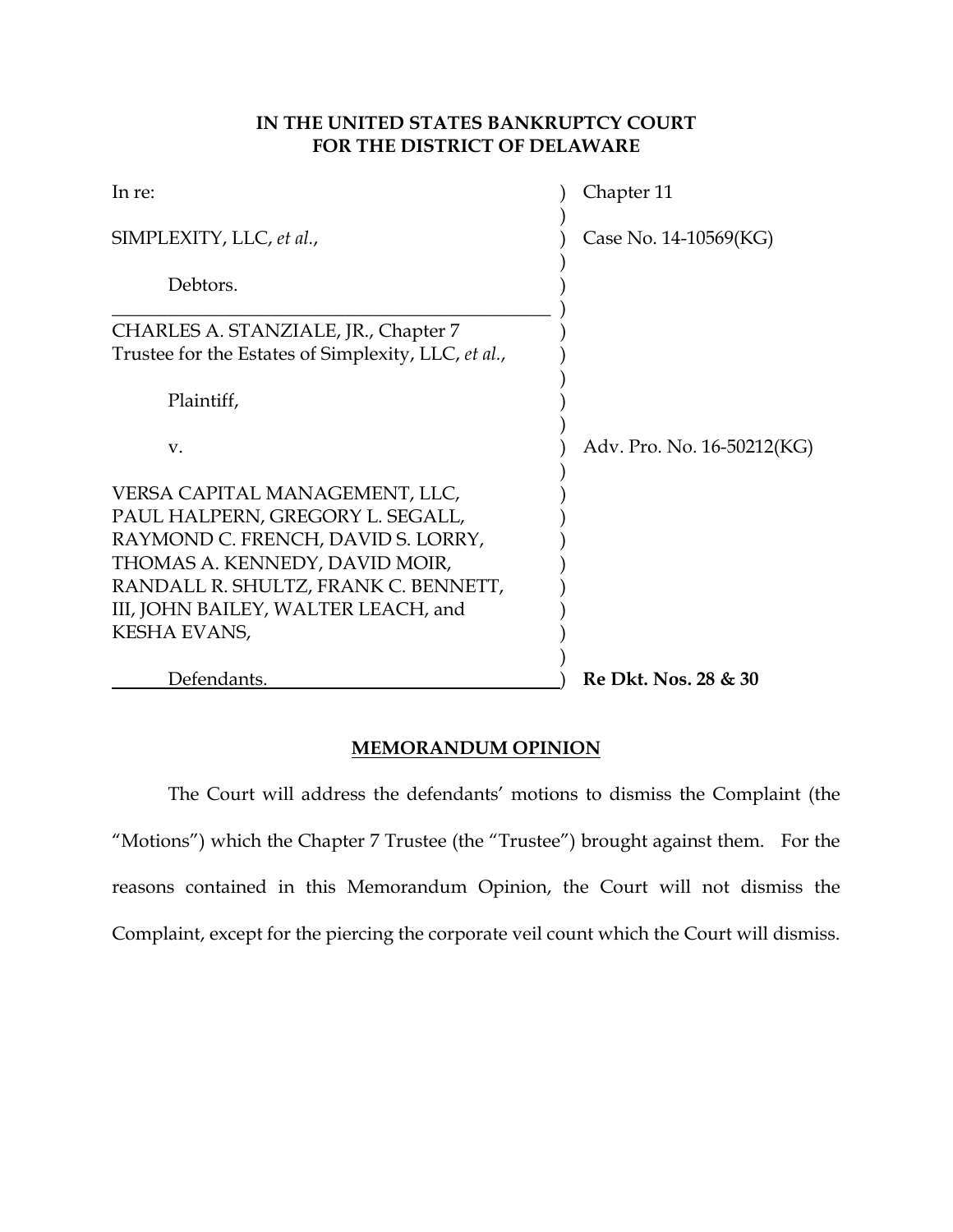## FACTS

### A. The Parties

 The plaintiff is the Chapter 7 Trustee for the estates of Simplexity, LLC ("Simplexity"), Simplexity Services, LLC ("Services") and Adeptio INPC Holdings, LLC ("Holdings") (collectively, the "Debtors"). The Trustee has brought suit in the adversary proceeding against John Bailey, Frank Bennett, III, Kesha Evans, Walter Leach and David Moir (the "Simplexity Defendants"), each of whom was an officer or authorized person of Simplexity and/or Services. The Trustee has also brought suit against Versa Capital Management, LLC, ("Versa"), Paul Halpern, Gregory L. Segall, Raymond C. French, David S. Lorry, Thomas A. Kennedy and Randall R. Shultz (the "Versa Defendants"). According to the Complaint, the individual defendants and their entity associations are as follows:

| Paul Halpern        | Simplexity, Holdings, Versa           |
|---------------------|---------------------------------------|
| Gregory L. Segall   | Simplexity, Holdings, Versa           |
| Raymond C. French   | Simplexity, Holdings, Versa           |
| David S. Lorry      | Simplexity, Services, Holdings, Versa |
| Thomas S. Kennedy   | Simplexity, Services, Holdings, Versa |
| David Moir          | Simplexity, Services                  |
| Randall R. Shultz   | Simplexity, Services, Holdings, Versa |
| Frank C. Bennett    | Simplexity                            |
| John Bailey         | Simplexity, Services                  |
| <b>Walter Leach</b> | Simplexity, Services                  |
| Kesha Evans         | Simplexity                            |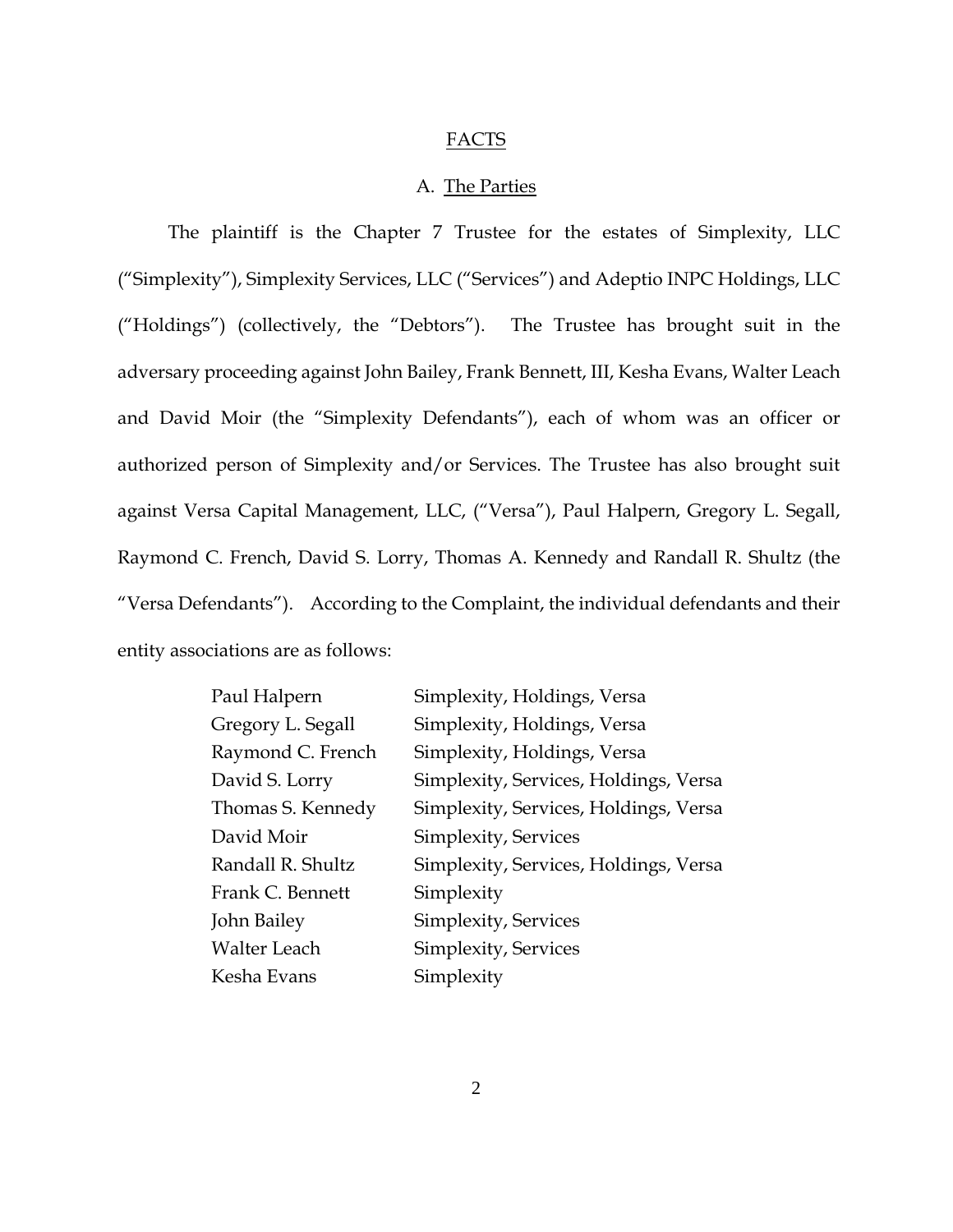In the Complaint, the Trustee refers to the Simplexity Defendants and the Versa Defendants jointly as "the Defendants," a denomination the Court will also use. In reality, however, the Defendants are two groups of defendants, the Simplexity Defendants and the Versa Defendants.

### B. The Allegations in the Complaint<sup>1</sup>

 Services is a single-member Delaware limited liability company owned and managed by Simplexity. Compl. ¶ 23. Simplexity is a single-member Delaware limited liability company which Holdings owns. Compl. ¶ 24. Holdings is a two member Delaware limited liability company which Versa manages. Compl. 25.

 The Debtors were at one time the largest on-line sellers of mobile phones and other wireless products. Compl. ¶ 33. The Debtors provided an online platform for over 200 other retailers, including Staples, Target, Radio Shack, Walmart and Sam's Club to name a few. Compl. ¶ 34. The retailers sold, activated and serviced cell phones for users through Debtors. *Id.* The Debtors employed 219 people and engaged 285 full time contractors before the bankruptcy filing. Compl. ¶ 35. In the Spring of 2013, the Debtors' enterprise value was estimated at between \$46 million and \$100 million. Compl. ¶ 36.

 $\overline{a}$ 

<sup>&</sup>lt;sup>1</sup> The Court will accept as true all well-pleaded factual allegations in the Complaint and will draw all inferences from the facts alleged in the light most favorable to the Trustee. *Worldcom, Inc. v. Graphnet, Inc.*, 343 F.3d 651, 653 (3d Cir. 2003).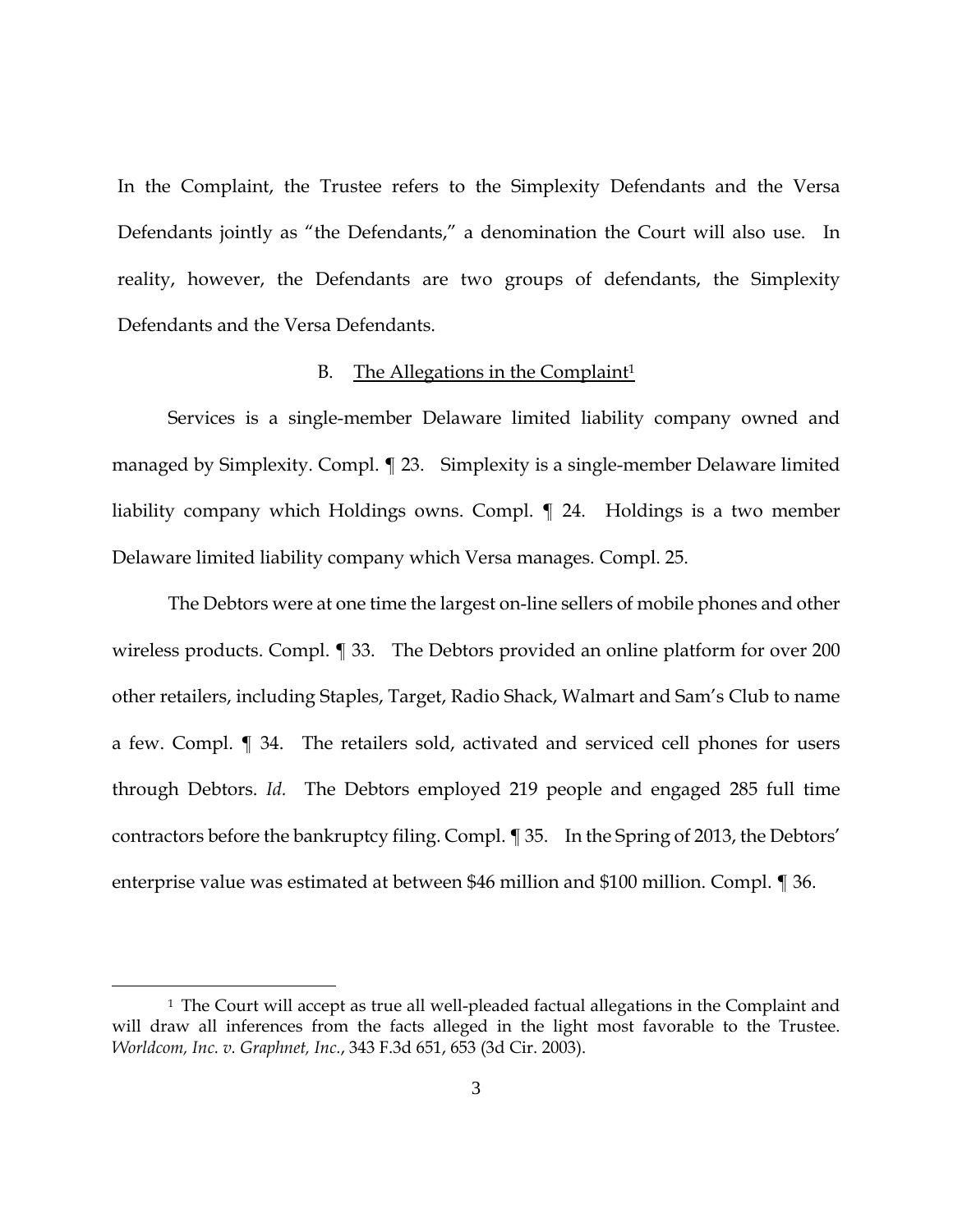The Debtors began to incur operating losses when they shifted from on-line activation to in-store activation. Compl. ¶ 36. Beginning in the Spring of 2013, through September 2013, the Debtors negotiated multiple forbearance agreements with their lender, First Third Bank ("FTB"). Compl. ¶ 40. Simplexity and Services were borrowers and Holdings was a guarantor under a credit agreement which provided for a revolving loan commitment of up to \$15 million and a \$30 million term loan (the "FTB Credit Facility"). Compl. ¶ 27.

FTB and the Debtors entered into a one-year forbearance agreement on September 20, 2013. This agreement required a \$6.5 million guaranty from Holdings and Versa for all of the Debtors' obligations under the FTB Credit Facility. Any amounts contributed to Debtors by Versa or Holdings as capital or subordinated debt would reduce the guaranty on a dollar-for-dollar basis. Compl. ¶ 41. Versa contributed the full \$6.5 million of the guarantee as additional capital to the Debtors in calendar year 2013. Compl. ¶ 44. On or about December 10, 2013, Versa notified FTB that it would increase its pledge by an additional \$1 million to avoid a sale trigger under the September 20, 2013 forbearance agreement. Compl. ¶ 45.

On January 16, 2014, the Debtors provided to FTB a borrowing base report for December 15, 2013, showing an over-advance of approximately \$4.5 million under the FTB Credit Facility. This prompted FTB to commence discussions with Versa to infuse additional capital into the Debtors to correct the "out of formula" situation. Compl. ¶ 46.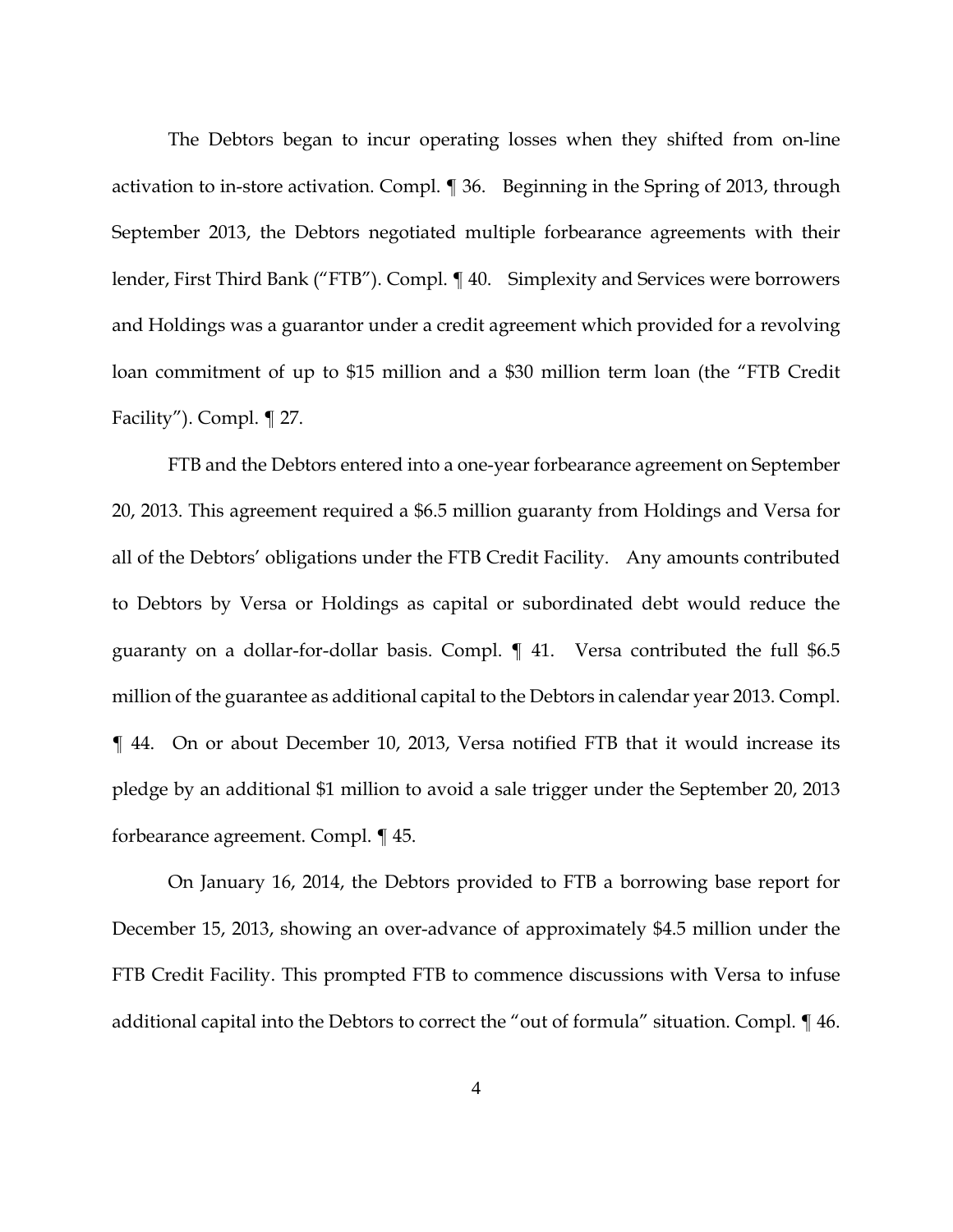On February 18, 2014, FTB demanded that Versa inject \$5 million of additional capital into the Debtors to resolve the Debtors' short-term cash shortfall. Versa responded that it was only in a position to fund \$2.5 million. Compl. ¶ 47.

Then, on February 25, 2014, FTB terminated the forbearance and proposed terms for "an immediate, short term forbearance" through March 14, 2014, to replace the terminated forbearance agreement. Compl. ¶ 50. FTB demanded that Versa contribute the remaining \$990,000 due under the September 20, 2013 forbearance agreement. Versa did so without first obtaining any additional forbearance agreement from FTB or otherwise ensuring that the funds would be available for use by the Debtors and not swept and applied to the FTB Credit Facility. Compl. ¶ 52. In response, on March 4, 2014, FTB formally terminated all further forbearance and expressly reserved the right to exercise remedies under the FTB Credit Facility. Compl. ¶ 52. On Friday March 7, 2014, Versa wrote a letter on behalf of Holdings warning FTB that if it seized or blocked use of the Debtors' cash on deposit, the Debtors would "not have sufficient funds to meet its upcoming payroll" and that the resulting loss of workforce would "destroy the goingconcern value" and "diminish the prospects for any meaningful recovery" to the Debtors' stakeholders. Compl. ¶ 54.

On Monday March 10, 2014, FTB informed the Defendants that it was planning to sweep all cash receipts, leaving no cash available for the upcoming employee payroll. Compl. ¶ 59. Later that day, FTB swept all funds in the Debtors' bank accounts, totaling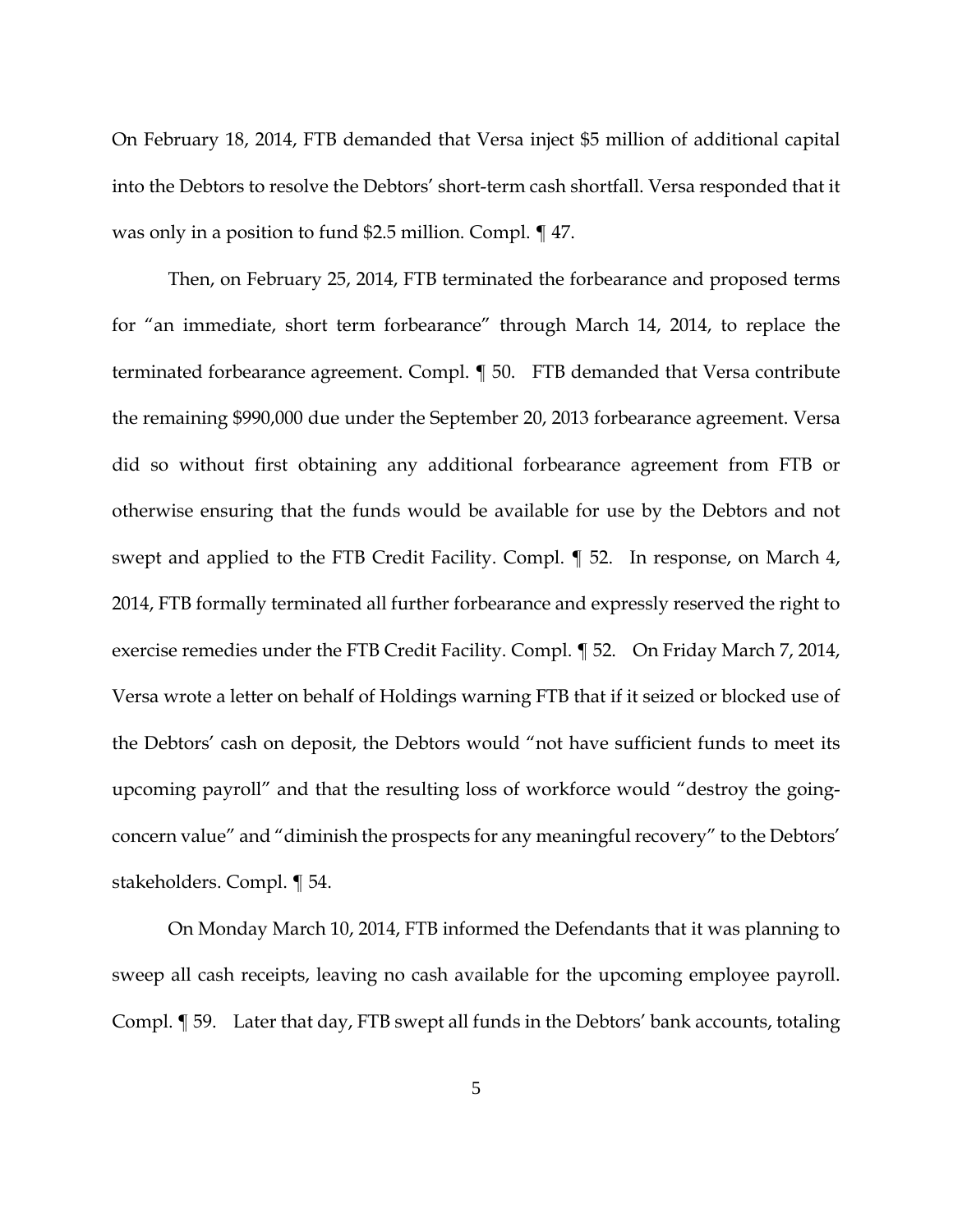approximately \$1.2 million, and indicated its intent to continue sweeping all receivables paid into and other amounts from the Debtors' bank accounts and applying all amounts so swept to the FTB Credit Facility. Compl. ¶ 60.

On March 12, 2014, the Simplexity Defendants and the Versa Defendants fired the vast majority of the Debtors' employees, shut down the Debtors' operations, and began discussions with Wal-Mart Stores, Inc. ("Walmart") regarding a sale of certain of the Debtors' assets outside of bankruptcy and Walmart's hiring of certain of the Debtors' employees. Compl. ¶ 63.

The Debtors commenced chapter 11 cases on March 16, 2014. Compl. ¶ 65. On March 17, 2014, former Simplexity employee Kevin Williams, on behalf of himself and all others similarly situated, filed a class action adversary proceeding complaint against Simplexity for alleged violations of the Worker Adjustment and Retraining Notification Act, 29 U.S.C. § 2101, *et seq.* (the "WARN Act") and similar state wage payment laws on the basis that the Debtors' employees had been terminated without having been provided the required notice. Compl. ¶ 66.

Ultimately, the Debtors commenced an auction process to sell certain of the Debtors' assets in a sale under section 363(f) of the Bankruptcy Code, with Walmart as the stalking horse bidder and ultimate purchaser for \$10 million in cash. Compl. ¶ 67. Walmart hired all of the Debtors' former employees who were critical to monetizing the value of the Debtors' assets. Compl. ¶ 68. After a 30-day "go shop" period, none of the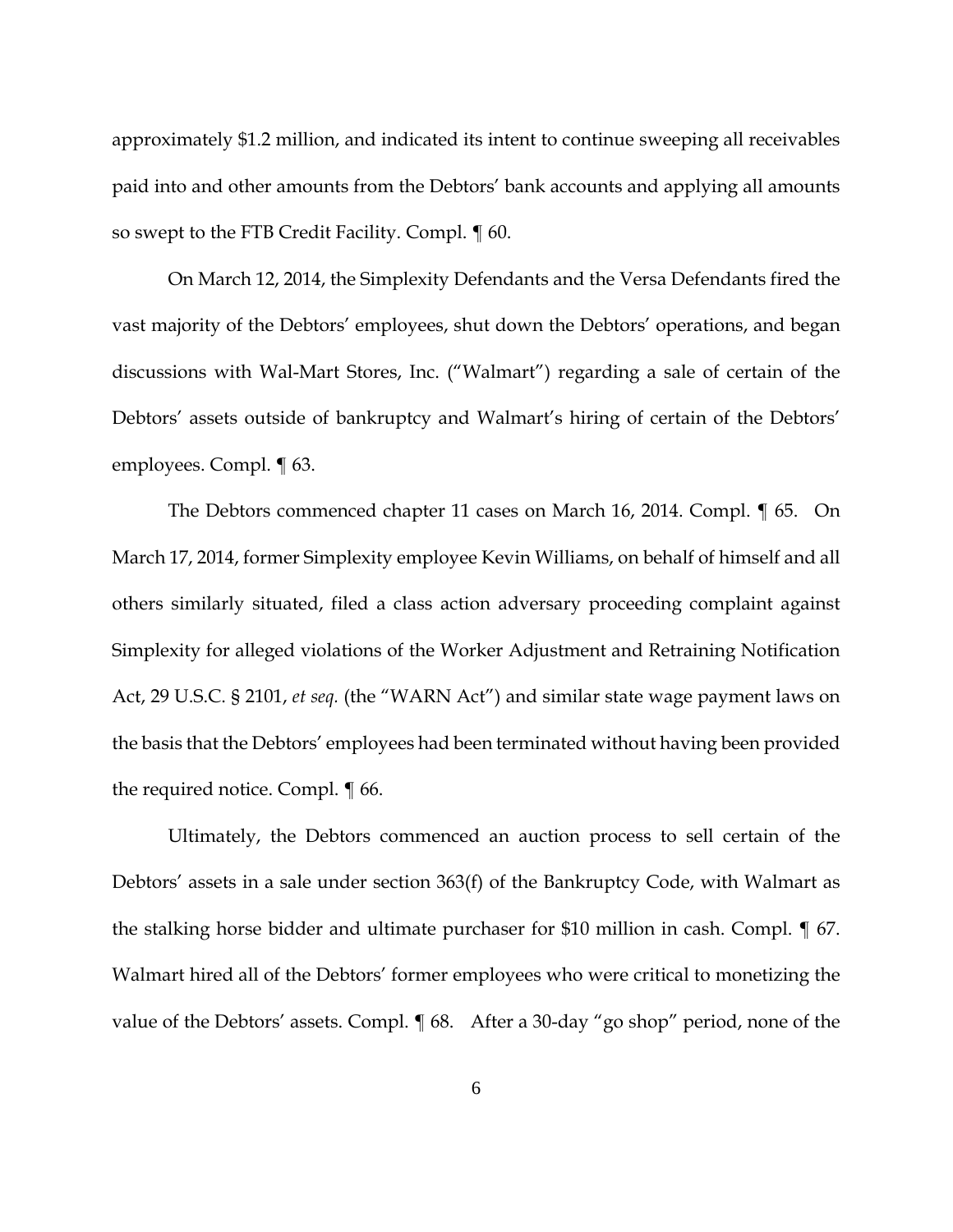potential bidders in the auction process submitted a competing bid. Walmart therefore concluded its purchase of the Debtors' assets. Compl. ¶ 69 and 70.

### **Jurisdiction**

 The Court has jurisdiction over this adversary proceeding pursuant to 28 U.S.C. §§ 157 and 1334. Venue in this District of Delaware is proper pursuant to 28 U.S.C. §§ 1408 and 1409.

#### **Legal Standard**

 Federal Rule of Civil Procedure 12(b)(6) ("Rule 12(b)(6)") provides for dismissal for "failure to state a claim upon which relief can be granted." Rule 12 (b)(6) is connected with Federal Rule of Civil Procedure  $8(a)(2)$  ("Rule  $8(a)(2)$ "), which provides that "[a] pleading that states a claim for relief must contain . . . a short and plain statement of the claim showing that the pleader is entitled to relief." In its seminal *Twombly* decision, the Supreme Court ushered in the modern era of notice pleading under Rule 8(a)(2). The Supreme Court observed that "[w]hile a complaint attacked by a Rule 12(b)(6) motion to dismiss does not need detailed factual allegations, a plaintiff's obligation to provide the 'grounds' of his 'entitle[ment] to relief' requires more than labels and conclusions, and a formulaic recitation of the elements of a cause of action will not do." *Bell Atlantic Corp. v. Twombly*, 550 U.S. 544, 555 (2007) (citations omitted). The *Twombly* standard is one of "plausibility" and not "probability;" "it simply calls for enough fact to raise a reasonable expectation that discovery will reveal evidence of" the necessary element. *Id.* at 556. "And, of course, a well-pleaded complaint may proceed even if it strikes a savvy judge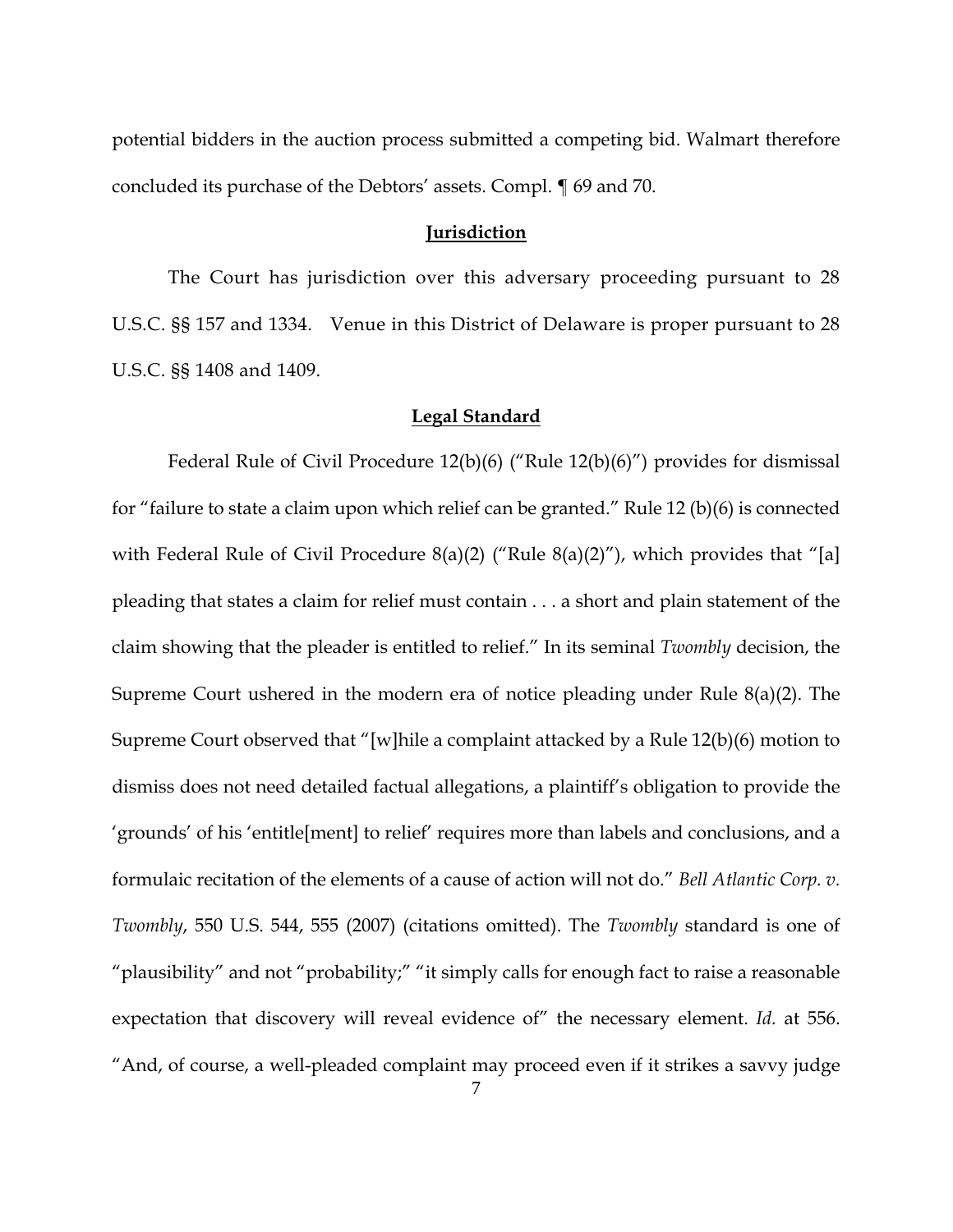that actual proof of those facts is improbable, and that a recovery is very remote and unlikely." *Id*. (quotation omitted).

 In its *Phillips* decision, the United States Court of Appeals for the Third Circuit addressed the *Twombly* decision, observing that "the notice pleading standard of Rule  $8(a)(2)$  remains intact, and courts may generally state and apply the Rule  $12(b)(6)$ standard, attentive to context and [a] showing that 'the pleader is entitled to relief, in order to give the defendant fair notice of what the . . . claim is and the grounds upon which it rests.'" *Phillips v. County of Allegheny*, 515 F.3d 224, 233 (3d Cir. 2008) (quoting *Twombly*, 550 U.S. at 555). Thus, the Third Circuit found that "[i]t remains an acceptable statement of the standard, for example, that courts 'accept all factual allegations as true, construe the complaint in the light most favorable to the plaintiff, and determine whether, under any reasonable reading of the complaint, the plaintiff may be entitled to relief.'" *Id*. (citation omitted).

 Subsequent to the *Phillips* decision, the Supreme Court again addressed the Rule 8(a)(2) notice pleading standard in its *Iqbal* decision. *See Ashcroft v. Iqbal*, 556 U.S. 662, 677- 79 (2009). The *Iqbal* decision makes it clear that the *Twombly* plausibility standard applies to all civil suits filed in federal courts and identifies two "working principles" underlying the *Twombly* decision. *Id.* at 678. "First, the tenet that a court must accept as true all of the allegations contained in a complaint is inapplicable to legal conclusions. Threadbare recitals of the elements of a cause of action, supported by mere conclusory statements, do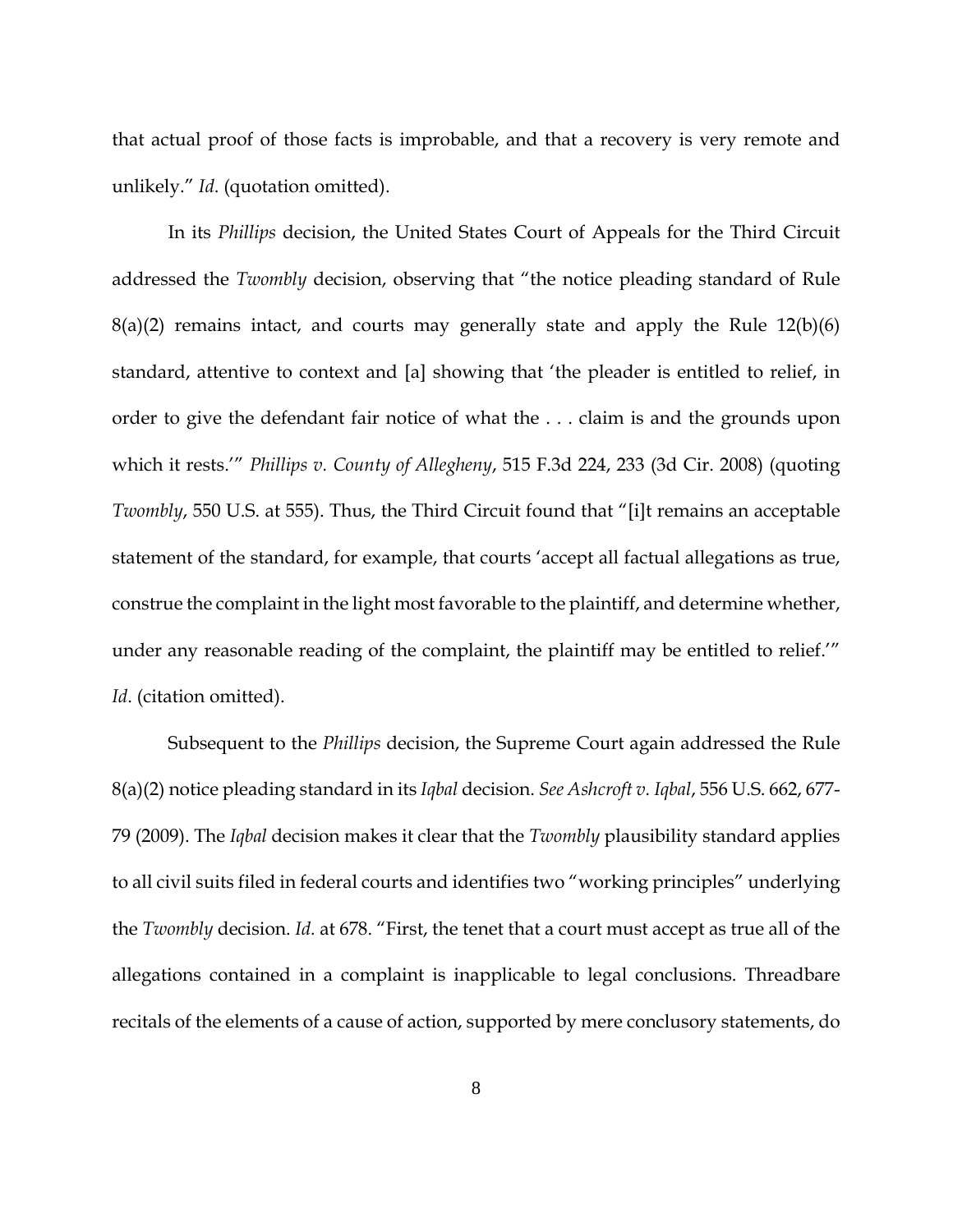not suffice." *Id*. (citation omitted). "Second, only a complaint that states a plausible claim for relief survives a motion to dismiss. Determining whether a complaint states a plausible claim for relief will . . . be a context-specific task that requires the reviewing court to draw on its judicial experience and common sense." *Id.* at 679 (citation omitted).

 In its *Fowler* decision, the Third Circuit usefully synthesized the foregoing authorities as follows:

[A]fter *Iqbal,* when presented with a motion to dismiss for failure to state a claim, district courts should conduct a two-part analysis. First, the factual and legal elements of a claim should be separated. The District Court must accept all of the complaint's well-pleaded facts as true, but may disregard any legal conclusions. Second, a District Court must then determine whether the facts alleged in the complaint are sufficient to show that the plaintiff has a "plausible claim for relief." In other words, a complaint must do more than allege the plaintiff's entitlement to relief. A complaint has to "show" such an entitlement with its facts. As the Supreme Court instructed in *Iqbal,* "[w]here the well-pleaded facts do not permit the court to infer more than the mere possibility of misconduct, the complaint has alleged but it has not 'show[n]'  $-$ 'that the pleader is entitled to relief.'" This "plausibility" determination will be "a context-specific task that requires the reviewing court to draw on its judicial experience and common sense."

*Fowler v. UMPC Shadyside*, 578 F.3d 203, 210-11 (3d Cir. 2009) (citations omitted). With

these principles in mind, the Court will proceed with its analysis of the Motions.

#### DISCUSSION

 The Trustee's claim at its essence is that Defendants refused to act in the face of FTB's actions described above and thereby did not preserve the value of Debtors as a going concern. In addition, the Trustee complains that Defendants' actions or inaction

exposed Simplexity to the employment related claims. Principally, the Trustee claims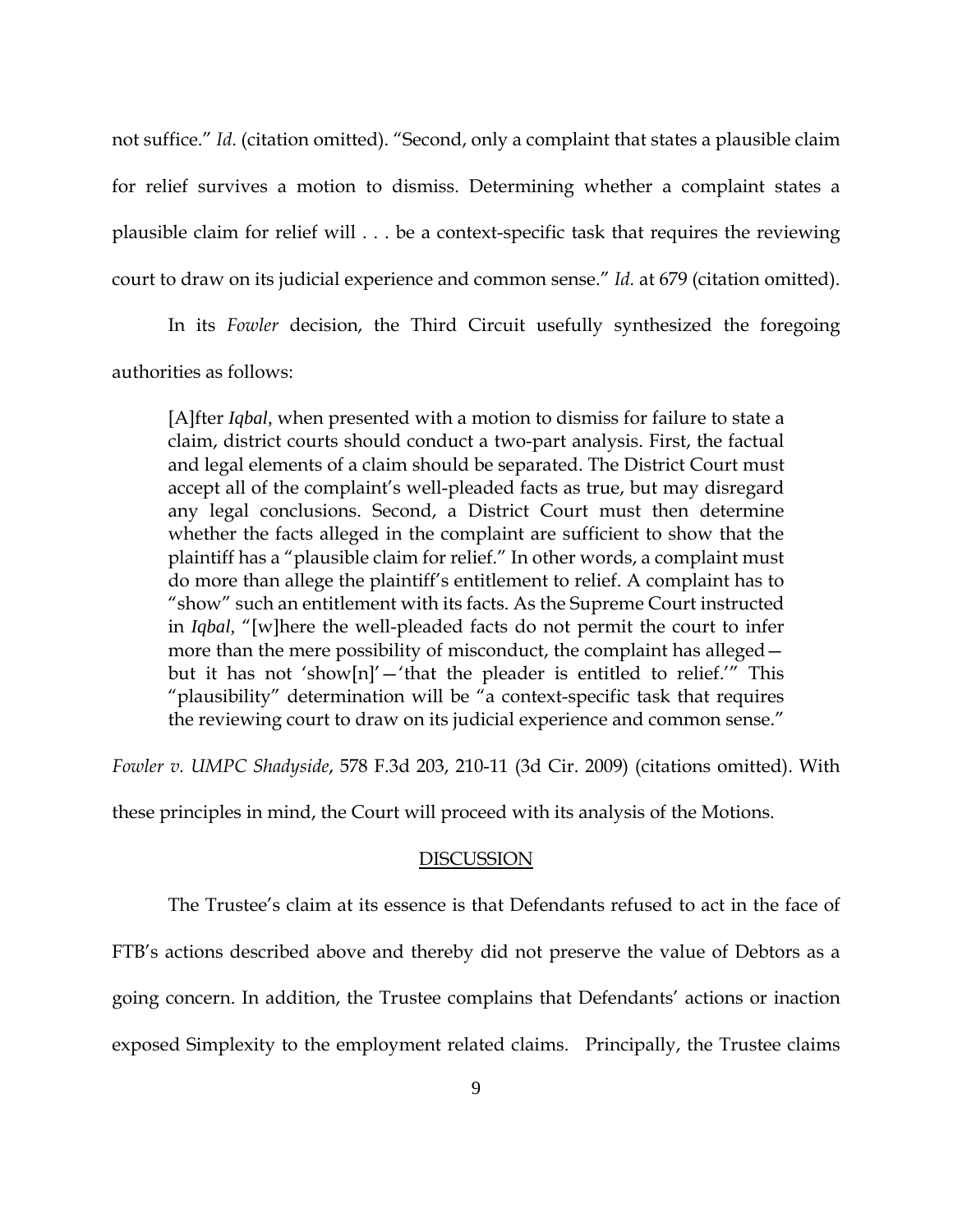that the Defendants overlooked or deliberately ignored the facts and failed to file for bankruptcy protection. All of Debtors' cash was held at FTB which swept the cash. Only thereafter did Debtors file for bankruptcy. The Trustee alleges that in the face of FTB's warnings, the Defendants failed to act to protect Debtors' assets. The Defendants have raised a number of defenses in support of the Motions which the Court will discuss.

### A. The Exculpation Provisions

 Simplexity, Services and Versa are all Delaware limited liability companies. Their limited liability company agreements (the "LLC Agreements") each provide that there will be no liability for the Defendants' breaches of their fiduciary duties.

 The LLC Agreements comport with the Delaware Limited Liability Company Act which provides that for limited liability companies formed in Delaware, it is permissible to remove fiduciary duties by providing for their removal in the limited liability company agreement. Thus, "[a] limited liability company agreement may provide for the limitation or elimination of any and all liabilities for breach of contract and breach of duties (including fiduciary duties) of a member, manager or other person . . . providing that a limited liability company agreement may not limit or eliminate liability for any act or omission that constitutes a bad faith violation of the implied covenant of good faith and fair dealing." 6 Del. C § 1101(e).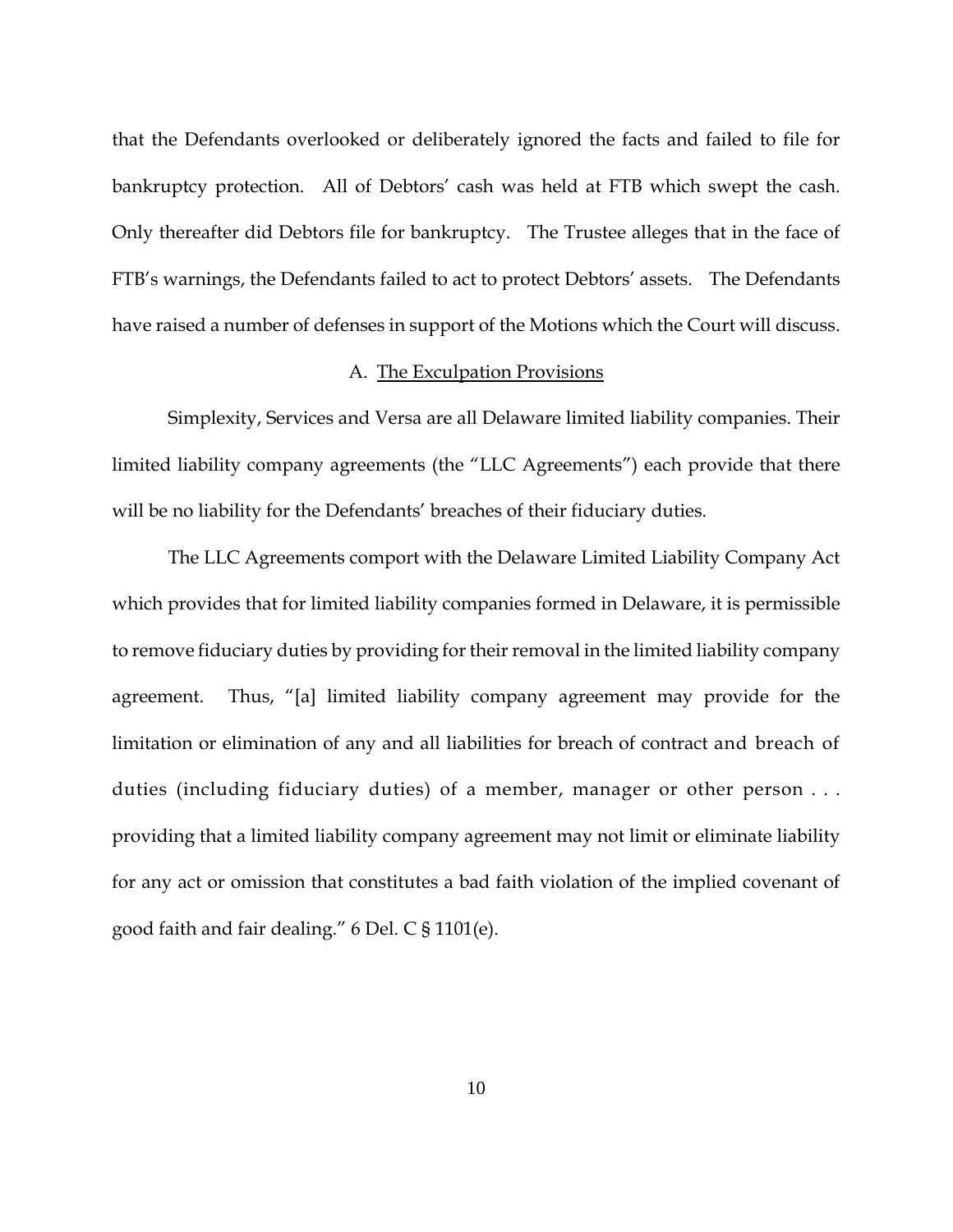The Amended and Restated Limited Liability Company Agreement, dated

December 21, 2007 of Simplexity (the "Simplexity Agreement") provides in part that:

### Section 8.1 Limitation on Liability.

 No current or former Manager of [Simplexity] shall be personally liable to [Simplexity] or the Member for monetary damages for breach of fiduciary duty as Manager of [Simplexity] . . . provided, however, that this provision shall not eliminate liability of a Manager (1) for any breach of the Manager's duty of loyalty to [Simplexity] and the Member, (ii) for acts or omissions not in good faith or which involve intentional misconduct or a knowing violation of law . . . .

#### Section 8.2 Limitation of Duties; Conflict of Interest.

To the maximum extent permitted by applicable law, the Company and each Member, Manager, officer and employee of the Company hereby waives any claim or cause of action against any [Versa] Person for any breach of any fiduciary duty to the Company or its Member or any of the Company's Affiliates by any such Versa Person, including, without limitation, as may result from a conflict of interest between the Company or its Members or any of the Company's Affiliates and such Versa Person or otherwise  $\dots$  [W]ith respect to actions or omissions by any Manager or officer of the Company who may be a Versa Person, such waiver shall not apply to the extent the act or omission was attributable to the Manager's gross negligence or knowing violation of law as determined by a final judgment, order or decree of a court of competent jurisdiction (which is not appealable or with respect to which the time for appeal therefrom has expired and no appeal has been perfected).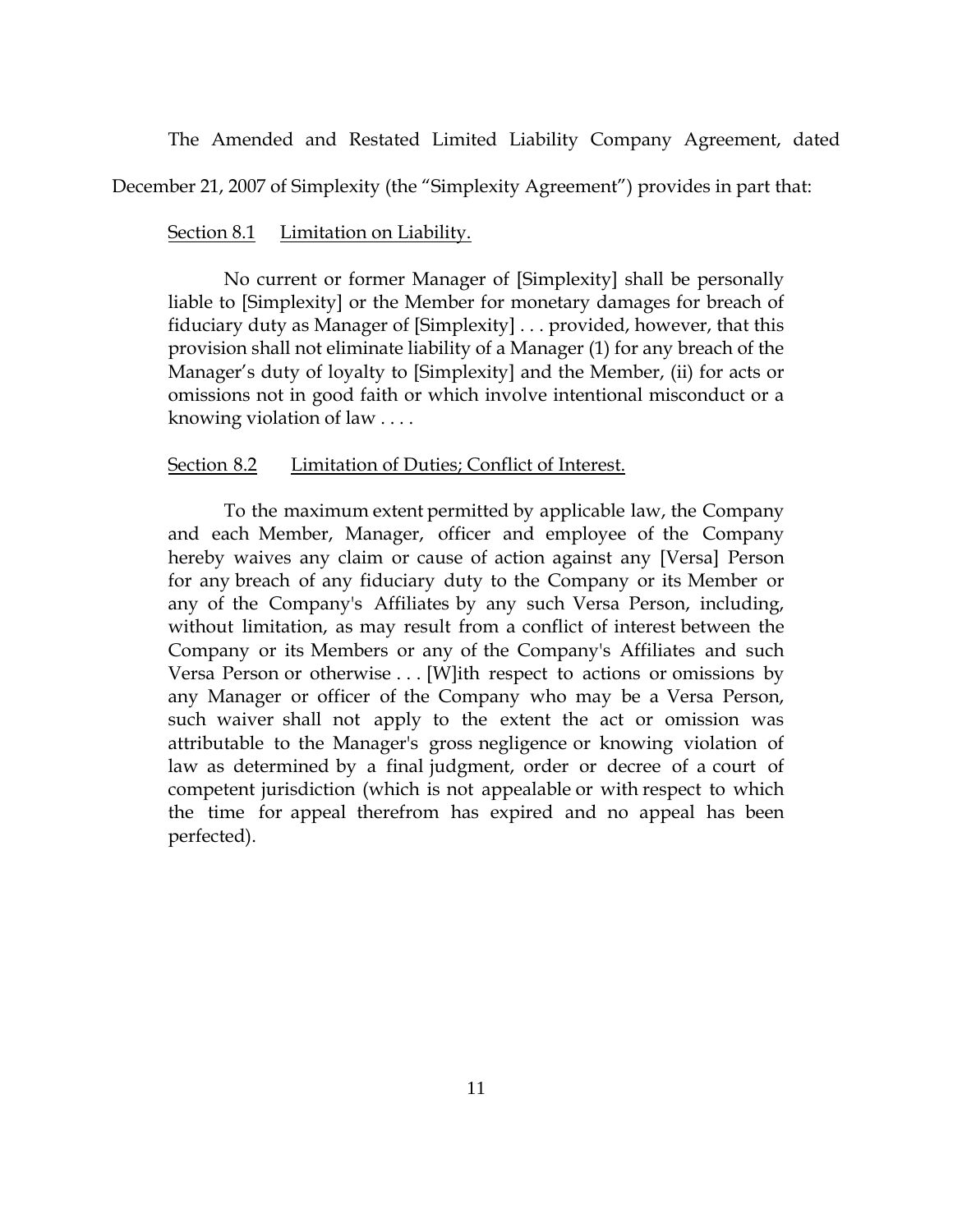The Limited Liability Company Agreement for Services, dated March 28, 2012 (the

"Services Agreement"), provides in part that:

### **Section 8.01 Exculpation.**

## (a) No Fiduciary Duties. To the fullest extent permitted by law:

(i) . . . no Indemnified Party shall owe any duty (including fiduciary duties) to [Services], the Member or any other Person that is a party to or is otherwise bound by this Agreement. . . provided, however, that this clause (i) shall not eliminate the implied contractual covenant of good faith and fair dealing, and

(ii) No Indemnified Party shall have any personal liability to the Company, the Member, or any other that is a party to or is otherwise bound by this Agreement for monetary damages in connection with any act or failure to act, or breach . . . provided however, that this clause (ii) shall not limit or eliminate liability for any act or omission that constitutes a bad faith violation of the implied contractual covenant of good faith and fair dealing.

\* \* \*

 **Section 10.02 Conflict of Interest.** To the maximum extent permitted by applicable law, the Company and the Member hereby waive any claim or cause of action against any Versa Person for any breach of any fiduciary duty to the Company or the Member or any of the Company's Affiliates by any such Versa Person, including, without limitation, as may result from a conflict of interest between the Company or the Member or any of the Company's Affiliates and such Versa Person. The Member acknowledges and agrees that in the event of any such conflict of interest, each such Versa Person may, in the absence of bad faith, act in the best interests of such Versa Person, including without limitation its Affiliates, employees, agents and representatives. No Versa Person shall be obligated to recommend or take any action in its capacity as an officer or a Member of the Company that prefers the interests of the Company or the Member or any of the Company's Affiliates over the interests of such Versa Person, and each of the Company and the Member hereby waives the fiduciary duty, if any, of such Versa Person to the Company and/or the Member, including, without limitation, in the event of any such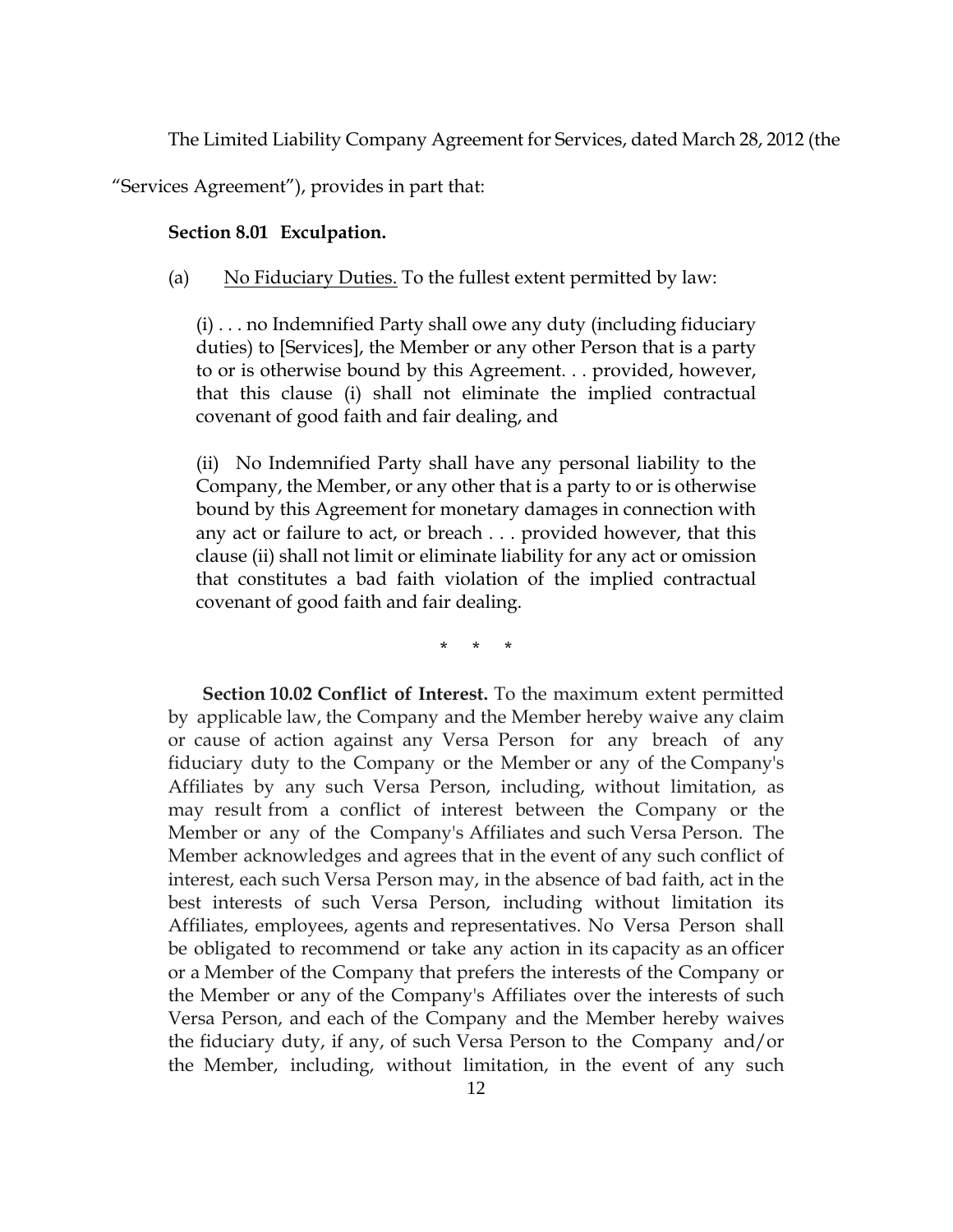conflict of interest or otherwise. No Versa Person shall be liable for monetary damages for losses sustained, liabilities incurred, or benefits not derived by the Member in connection with such decisions.

Lastly, the Amended and Restated Limited Liability Company Agreement for

Adeptio INPC Holdings, LLC, dated April 8, 2008 (the "Versa Agreement") provides in

pertinent part that:

\* \* \*

**Section 9.01 Exculpation.** No Indemnified Party shall be liable, responsible or accountable in damages or otherwise to the Company or the Members for any act or omission of the Indemnified Party on behalf of the Company, provided that the act or omission is not determined by a court to be due to such Indemnified Party's willful misconduct or recklessness.

\* \* \*

**Section 9.03 Limitation of Duties: Conflict of Interest.** To the maximum extent permitted by applicable law, the Company and each Member hereby waives any claim or cause of action against the Manager and each Versa Controlled Party and their respective Affiliates, employees, agents and representatives, . . . provided that, with respect to actions or omissions by the Manager, such waiver shall not apply to the extent the act or omission was attributable to the Manager's gross negligence or knowing violation of law . . . provided that, with respect to actions or omissions by the Manager, such waiver shall not apply to the extent the act or omission was attributable to the Manager's gross negligence or knowing violation of law as determined by a final judgment, order or decree of a court of competent jurisdiction . . .

\* \* \*

An exculpatory clause is considered an affirmative defense and will not provide

the basis for dismissal. *See*, *e.g.*, *Miller v McCown DeLeeuw & Co., Inc.* (*In re The Brown*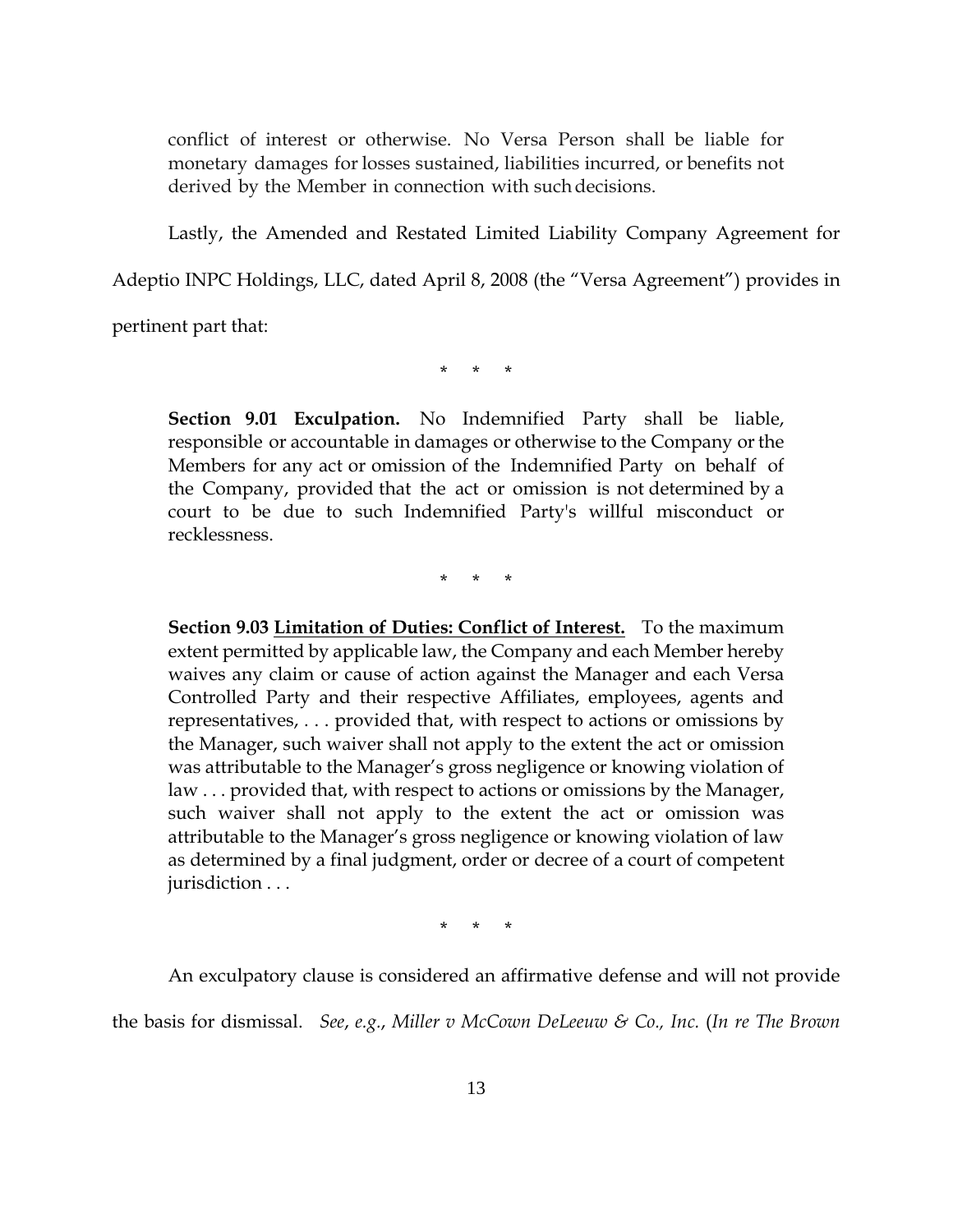*Schools*) 368 B.R. 394, 401 (Bankr. D. Del. 2007); *Mervyn's LLC v. Lubert-Adler Group IV, LLC* (*In re Mervyn's Holdings, LLC*), 426 B.R. 488, 502 (Bankr. D. Del. 2010). *See also Burtch v. Opus L.L.C.* (*In re Opus East L.L.C.*), 480 B.R. 561, 572 (Bankr. D. Del. 2012 ("Because the Defendants' only argument to dismiss the counts for breach of fiduciary duty and aiding and abetting breach of fiduciary duty is the exculpation clause, the Court will deny the motion to dismiss Counts 2-17 and 50-51").

 The Defendants cite *In re Midway Games, Inc.*, 428 B.R. 303 (Bankr. D. Del. 2010), for the proposition that a court can and should consider exculpatory clauses on a motion to dismiss. *Midway Games* cannot be read so broadly or affirmatively. In *Midway Games* the Court did in fact consider the exculpation clause on a motion to dismiss. However, the Court made it clear that consideration of the exculpatory clause was limited to violations of the fiduciary duty of care. 428 B.R. 317. Here, the Trustee charges the Defendants with gross negligence and disloyalty in addition to violation of the duty of care. The Court will therefore follow the majority of cases and will not consider the exculpatory clauses in deciding the Motions.

 The Motions are therefore denied insofar as they rely upon the exculpatory clauses in the LLC Agreements. The Defendants' remaining arguments are the following: the Defendants properly exercised their business judgment which protects them from suit, the Trustee's claims are in reality premised on the disfavored theory of deepening insolvency, the Trustee fails to state a claim in the Complaint, and the Trustee does not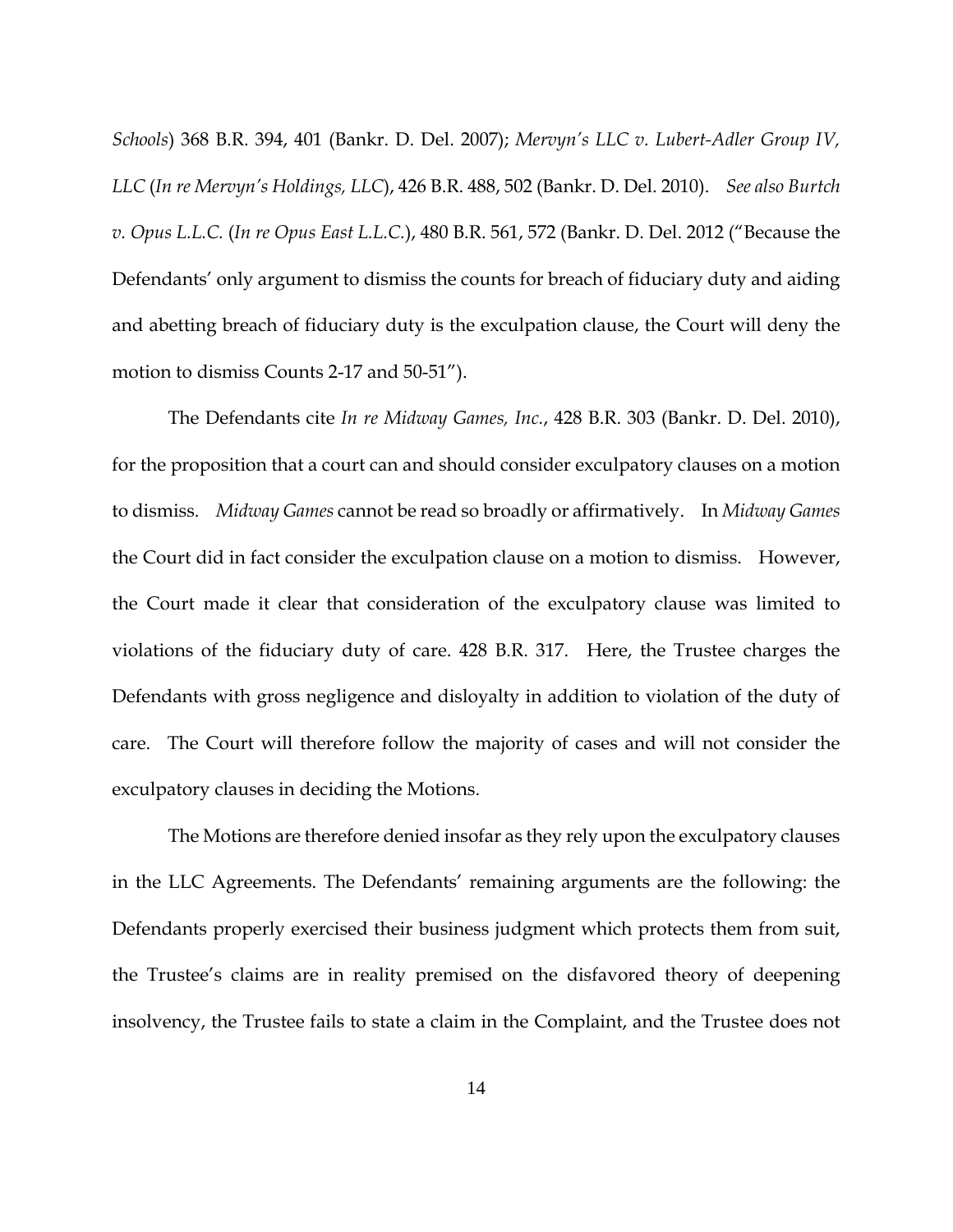state an aiding and abetting claim.

 $\overline{a}$ 

### B. Breach of Fiduciary Duty Claims

 The Court has ruled that the exculpation provisions contained in the LLC Agreements do not serve as a basis for dismissal of the fiduciary duty claims. For purposes of the Motions, the Court must now confront the breach of fiduciary duty claims. The claims taken from the Complaint are:

 Versa and the individual defendants owed fiduciary duties of care, loyalty and/or good faith and fair dealing to Debtors and their creditors. Compl. ¶ 73.

 The Defendants refused to pursue opportunities to monetize Debtors' going concern value because the opportunities did not sufficiently benefit Adeptio Funding, LLC<sup>2</sup> or Versa. Compl. ¶ 75.

 The Defendants knew or should have known the requirements of the WARN Act, the Maryland Wage Payment and Collection Act and the Virginia Payment of Wage Law and by their actions or inaction created potential WARN Act liability. Comp. ¶ 78.

 The Defendants "recklessly and with gross negligence" failed to preserve and protect the Debtors' going concern values. Compl. ¶ 80.

<sup>&</sup>lt;sup>2</sup> Adeptio Funding, LLC, is mentioned in the Complaint as an affiliate of Versa.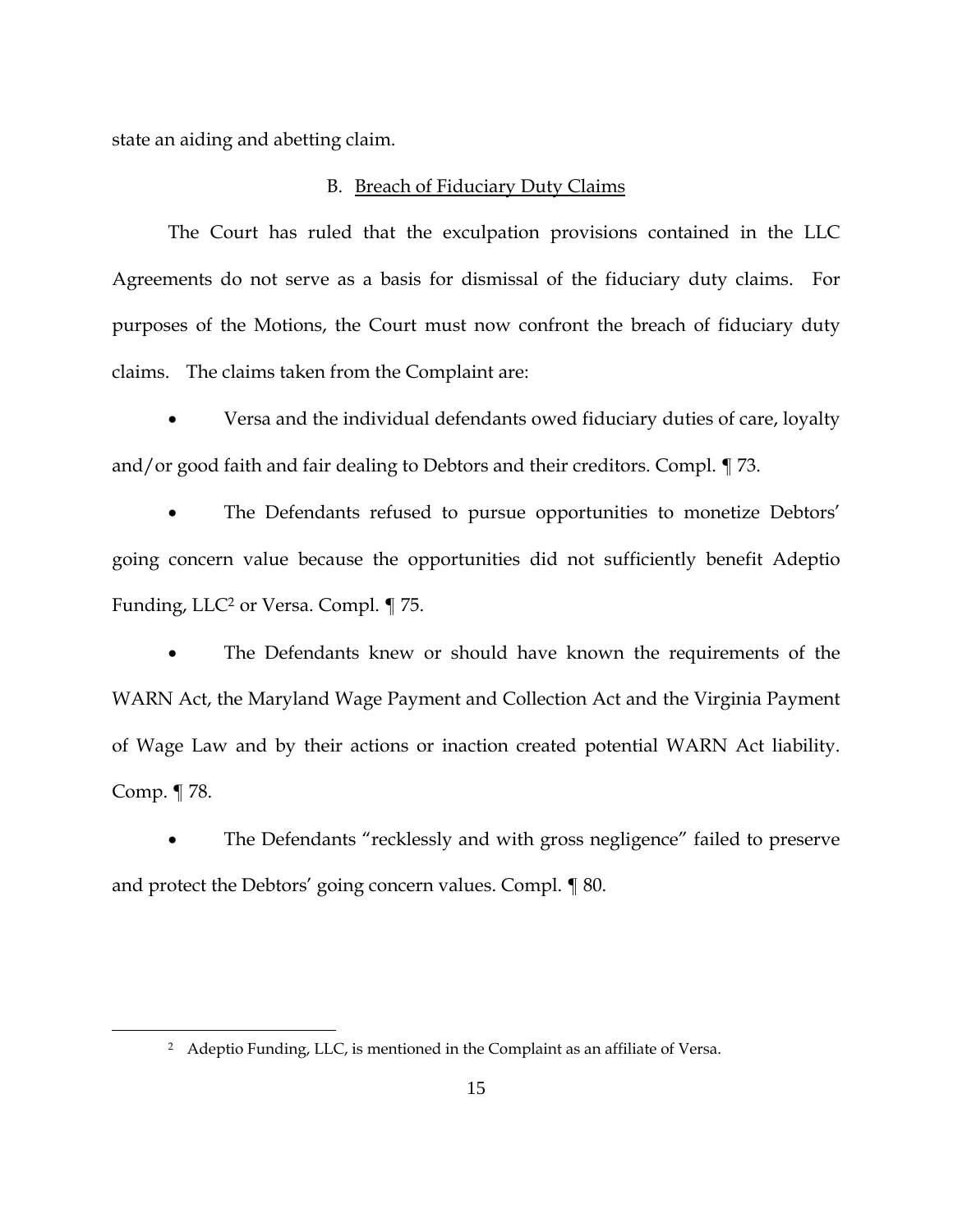The Trustee argues that the traditional fiduciary duties are due care, good faith and loyalty and that the good faith duty is a subset of the duty of loyalty. *Malone v. Brincat*, 722 A. 2d 5, 10 (Del. 1998) and *Stone v. Ritter*, 911 A. 2d 362, 370 (Del. 2006). The Trustee further argues that the foregoing duties are defined as follows:

(1) Duty of care is based on notions of gross negligence, including that directors in making a decision inform themselves of all material information. *Benihana of Tokyo, Inc. v. Benihana, Inc.*, 891 A. 2d 150, 192 (Del. Ch. 2005).

(2) Duty of loyalty requires that there be no self-interest in a transaction, and that the best interests of the company and its schedules are of greater concern than the directors' own interest. *Cede & Co. v. Technicolor*, 634 A. 2d 345, 361 (Del. 1993).

(3) Duty of good faith requires the pursuit of the best interests of the corporation and its stockholders. The Delaware Supreme Court described the duty in *Brehm v. Eisner* (*In re Walt Disney Co. Derivative Litig.*), 906 A. 2d 27, 67 (Del. 2006):

A failure to act in good faith may be shown for instance, where the fiduciary intentionally acts with a purpose other than that of advancing the best interests of the corporation, where the fiduciary acts with the intent to violate applicable position law, or where the fiduciary intentionally fails to act in the face of a known duty to act, demonstrating a conscious disregard for his duties.

#### 1. The Business Judgment Rule

In contrast to the Trustee's arguments, the Defendants argue that the business judgment rule bars the Trustee's claims raised in the Complaint. The business judgment rule is a presumption that "in making a business decision the directors of the corporation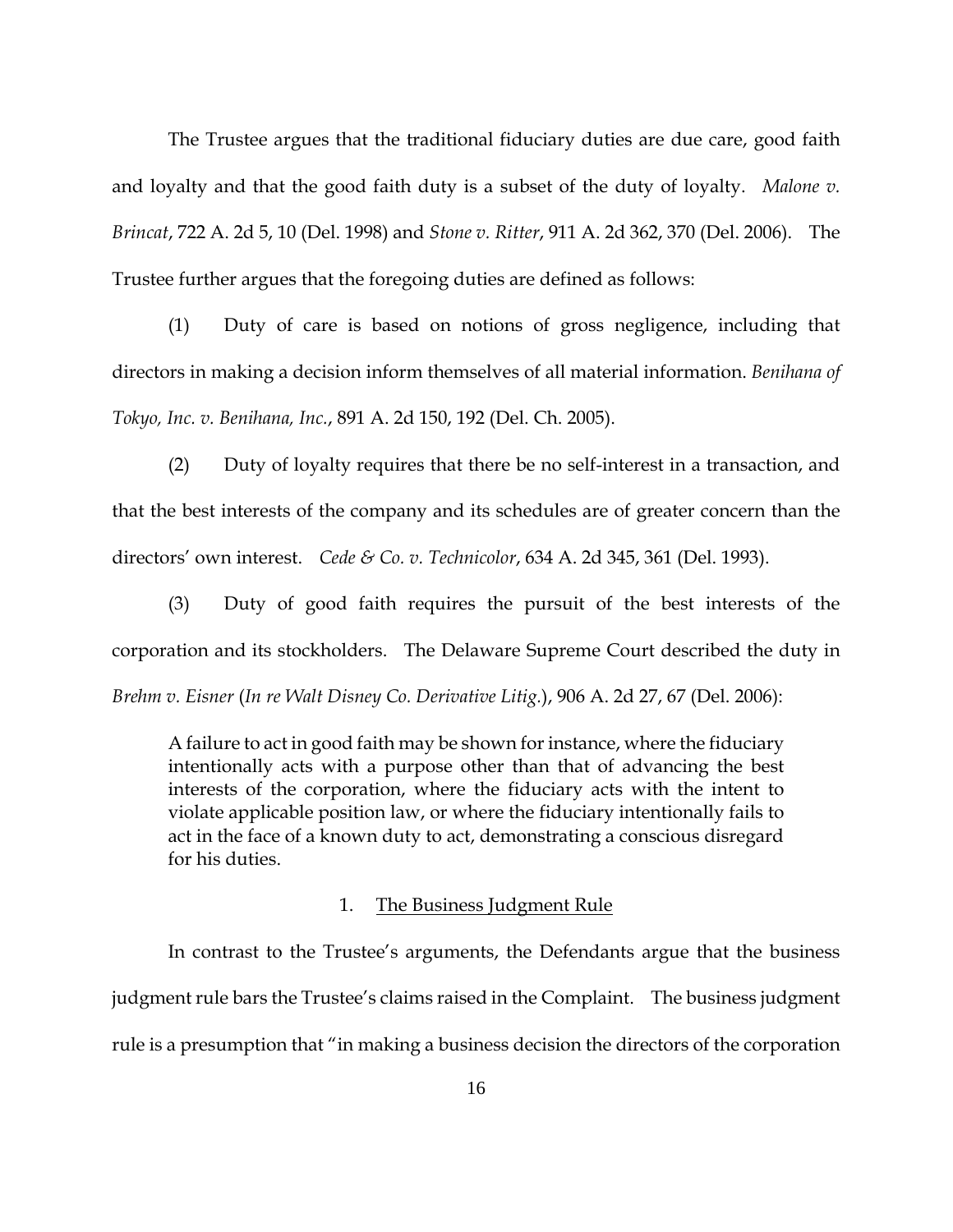acted on an informed basis, in good faith, and in the honest belief that the action taken was in the best interests of the company." *Aronson v. Lewis*, 473 A. 2d 805, 812 (Del. 1984). If a plaintiff wants to overcome the presumption of the business judgment rule, the plaintiff must provide evidence that the fiduciaries breached their duties of care or loyalty. Failure to meet the evidentiary burden protects directors' decisions. *Cede & Co. v. Technicolor, Inc.*, 634 A. 2d at 361.

The difficulty with the business judgment rule arguments by the Defendants is that the rule is also an affirmative defense and not to be considered on a Rule 12(b)(6) motion to dismiss. *See Stanziale v. Nachtomi* (*In re Tower Air, Inc.*), 416 F. 3d 229, 238 (3d Cir. 2005) ("Generally speaking, we will not rely on an affirmative defense such as the business judgment rule to trigger dismissal of a complaint under Rule 12(b)(6) . . . . A complaint may be dismissed under Rule 12(b)(6) where an unanswered affirmative defense appears on its face, however".); *ALA, Inc. v. CCAir, Inc.*, 29 F. 3d 855, 859 (3d. Cir. 1994) (an affirmative defense may be considered if the issue appears on the face of the complaint); and *Ad Hoc Committee of Equity Holders of Tetonic Network, Inc. v. Wolford*, 554 F. Supp. 2d 538, 556-57 (D. Del. 2008) (business judgment rule did not implicitly appear on the face of the complaint and therefore the rule was not considered on a motion to dismiss). Here, there is no question that the Trustee did not raise the business judgment rule in his Complaint, and thereby did not give the Defendants any opening to raise the affirmative defense in the Motions. The Court will not judge the Complaint on the basis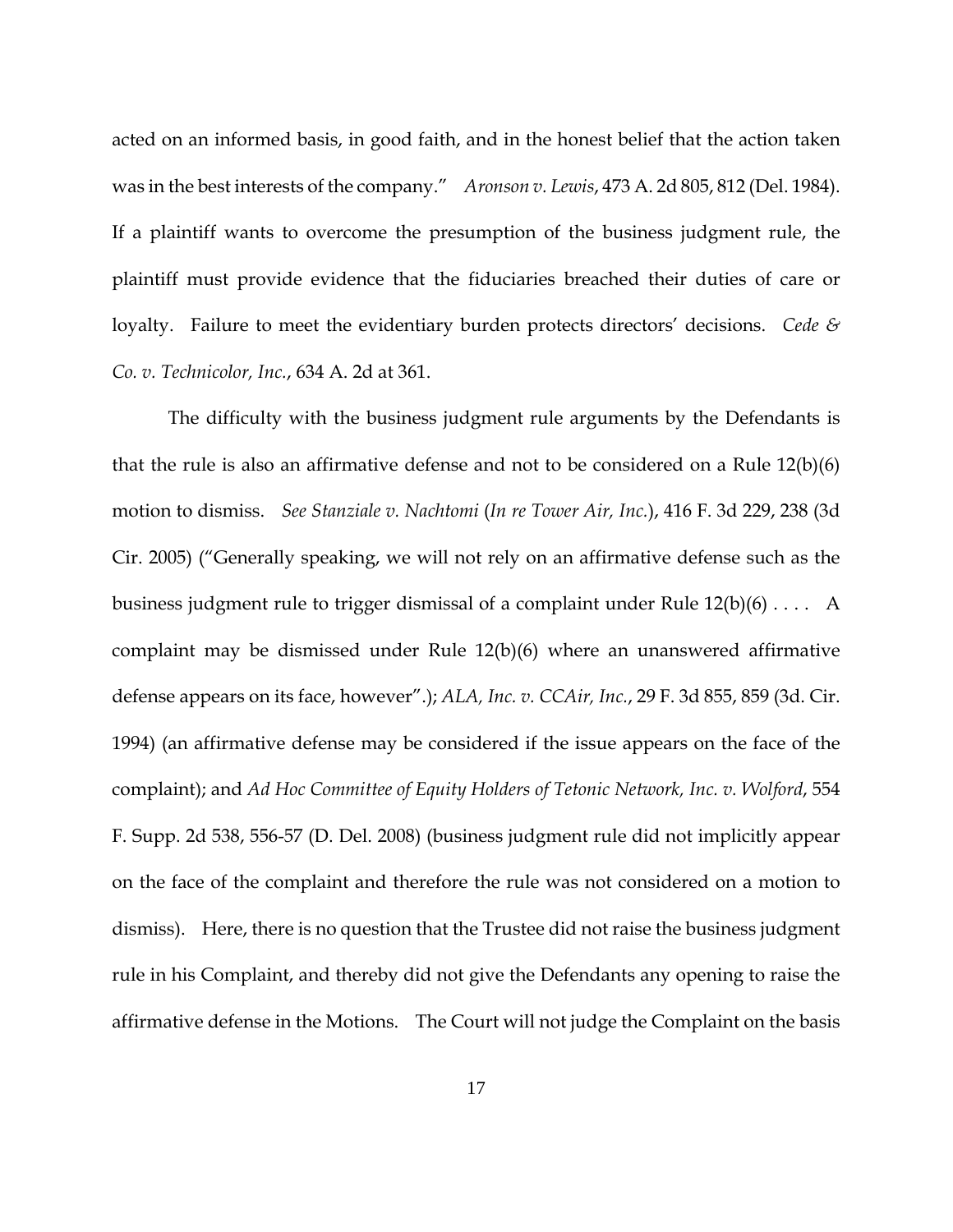of the business judgment rule and, therefore, will not dismiss the Complaint on the Defendants' arguments that they exercised their business judgment.

## 2. Deepening Insolvency

The Defendants argue that the Trustee's claims are in reality deepening insolvency claims, and that deepening insolvency does not state a claim upon which relief can be granted. That is the law in Delaware. *See*, *North Am. Catholic Educational Programming Foundation, Inc. v. Gheewalla*, 930 A. 2d 92 (Del. 2007); and *Trenwick Am. Litigation Trust v. Ernst & Young L.L.P.*, 906 A.2d 168 (Del. Ch. 2006). The holdings of Delaware courts dealing with the issue center on the following, as noted by the Versa Defendants:

Delaware law imposes no absolute obligation on the board of a company that is unable to pay its bills to cease operations and to liquidate.

*Trenwick*, 906 A. 2d at 204.

If a plaintiff cannot state a claim that the directors of an insolvent corporation acted disloyally or without due care in implementing a business strategy, it may not cure that deficiency simply by alleging that the corporation became more insolvent as a result of the failed strategy.

*Id.* at 205.

 The Court does not read the Trustee's claims as deepening insolvency claims. Instead, the claims ask why given the notice by FTB that it was about to shut Simplexity down did the Defendants not file for bankruptcy and thereby ameliorate the harm. It was the action or inaction in the face of insolvency itself, not deepening insolvency, that the Trustee complains about. Was it gross negligence, disloyalty, or disregard of the law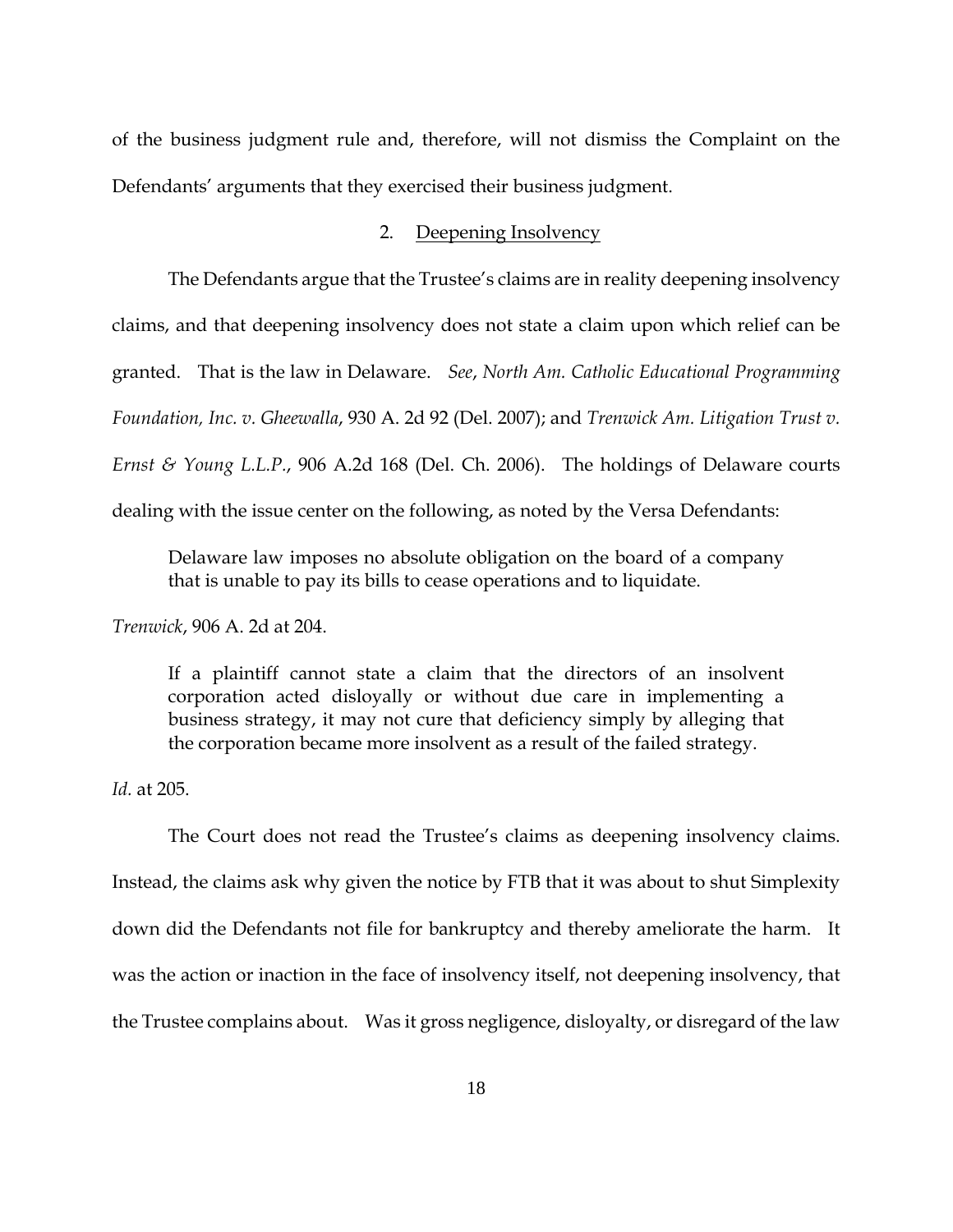that resulted in Defendants' inaction? As the Court reads the Complaint, that is what the Trustee is alleging. Therefore, this adversary proceeding is about the Defendant's failure to act in the face of insolvency, and does not implicate deepening insolvency.

#### 3. In General

 The Defendants complain that the Complaint is poorly written and fails to state a claim. The Court has held, to the contrary, that the Complaint does adequately state the claim that the Defendants were grossly negligent or acting in disregard of the law in not filing for bankruptcy to mitigate the harm FTB did to Debtors. As the Third Circuit made clear in *Stanziale v. Nachtomi* (*In re Tower Air, Inc.*). 416 F. 3d at 236, federal courts utilize the federal notice pleading standard, unlike the Delaware Court of Chancery which requires the pleading of facts with specificity. *Id.* at 236. The heightened standard is not employed by federal courts as long as the *Iqbal* and *Twombly* requirements are met. The Trustee has pleaded enough facts to "raise a reasonable expectation that discovery will reveal evidence of" gross negligence, disregard of the law and perhaps disloyalty, *Twombly*, 550 U.S. at 556. The Trustee has done all that is necessary to raise the plausibility of his claims.

## 4. Employment Claims

The Trustee alleges that "Versa and the Controlling Parties [i.e., the Defendants] were aware, or should have been aware, of the requirements of the WARN Act, the Maryland Wage Payment and Collection Act, § 3507, *et seq.*, and the Virginia Payment of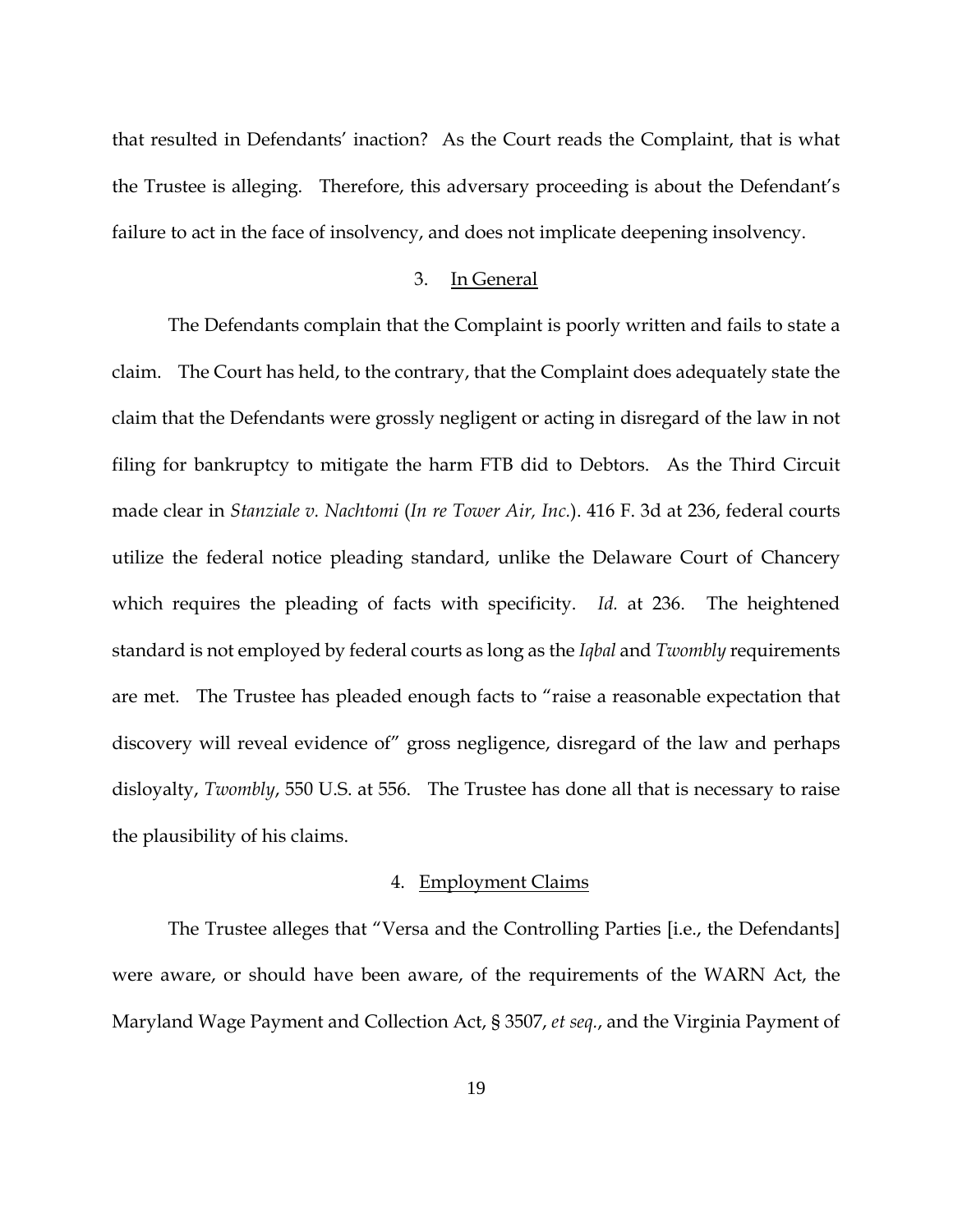Wage Law, § 40.1 *et. seq.*" The Trustee further alleges that the Defendants thereby breached their fiduciary duties. Once again, the Trustee has met the *Iqbal* and *Twombly* tests, and thereby has stated a claim.

## C. Aiding and Abetting

The Trustee alleges in Count Two, "Aiding and Abetting Breach of Fiduciary Duties" that:

86. To the extent any of the Controlling Parties is determined not to have owed fiduciary duties to the Debtors and/or their respective creditors, such subset of the Controlling Parties is liable for knowingly aiding and abetting the breaches of fiduciary duties committed by the other Controlling Parties.

An aiding and abetting claim requires the plaintiff to establish the existence of a fiduciary relationship, a breach of the fiduciary's duty, the defendants' knowing participation in the breach by the defendant and damages proximately caused by the breach. *Official Unsecured Creditors' Comm. of Broadstripe, LLC*, 444 B.R. 51, 107 (Bankr. D. Del. 2010). The Court finds that the Trustee has stated a claim for aiding and abetting. The Trustee complains that the Defendants each held a leadership position in one or more of the Debtors (Compl. ¶¶ 11-22) and breached their duties to Debtors by assisting others to breach fiduciary duties. The Court will deny the Motions with respect to the aiding and abetting claims, since in the Complaint the Trustee alleges harm to the Debtors.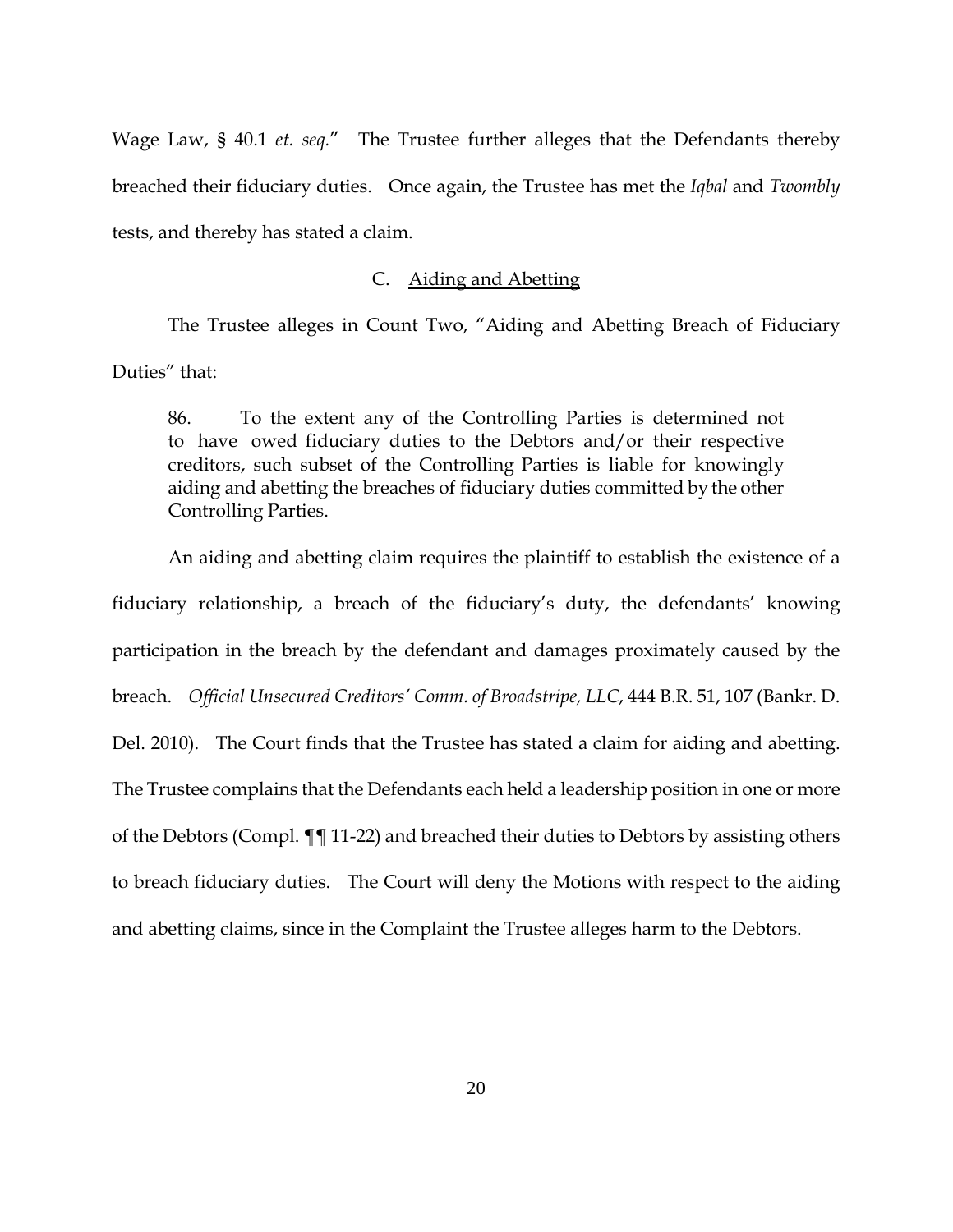### D. Piercing the Corporate Veil

The Trustee in Count III of the Complaint asks the Court to pierce the limited liability company veils of the Debtors to impose liability on Versa. The Court will not pierce the veil. As the Versa Defendants note, the Trustee's veil piercing claims are contrary to Delaware law. Piercing the veil is limited to exceptional circumstances and requires alleging facts which demonstrate that the entities operated as one entity resulting in injustice or unfairness. *Burtch v. Opus, LLC* (*In re Opus East L.L.C.)*, 528 B.R. 30, 57 (Bankr. D. Del. 2015). The Trustee does not allege facts necessary to support a veil piercing claim – conclusory allegations are insufficient. *Official Comm. of Unsecured Creditors v. Bay Harbour Master Ltd.* (*In re BHS&B Holdings LLC*, 420 B.R. 112, 134 (Bankr. S.D.N.Y. 2009) (Committee failed to plead veil piercing theory). The Trustee's allegations that Versa operated Debtors as a "single unit" while insolvent are not facts but conclusory allegations which do not satisfy the *Iqbal* and *Twombly* standards. Therefore, the Court will dismiss the veil piercing claims.

#### E. The Preferential Transfers

In the Complaint, Counts IV and V, the Trustee seeks to avoid and recover payments which Simplexity made to Versa during the ninety day and one-year periods prior to the Petition Date. The Defendants move to dismiss the claims on the grounds that the Trustee does not provide sufficient facts and failed to describe the business relationship between them and the Debtors. The Trustee attached to his Complaint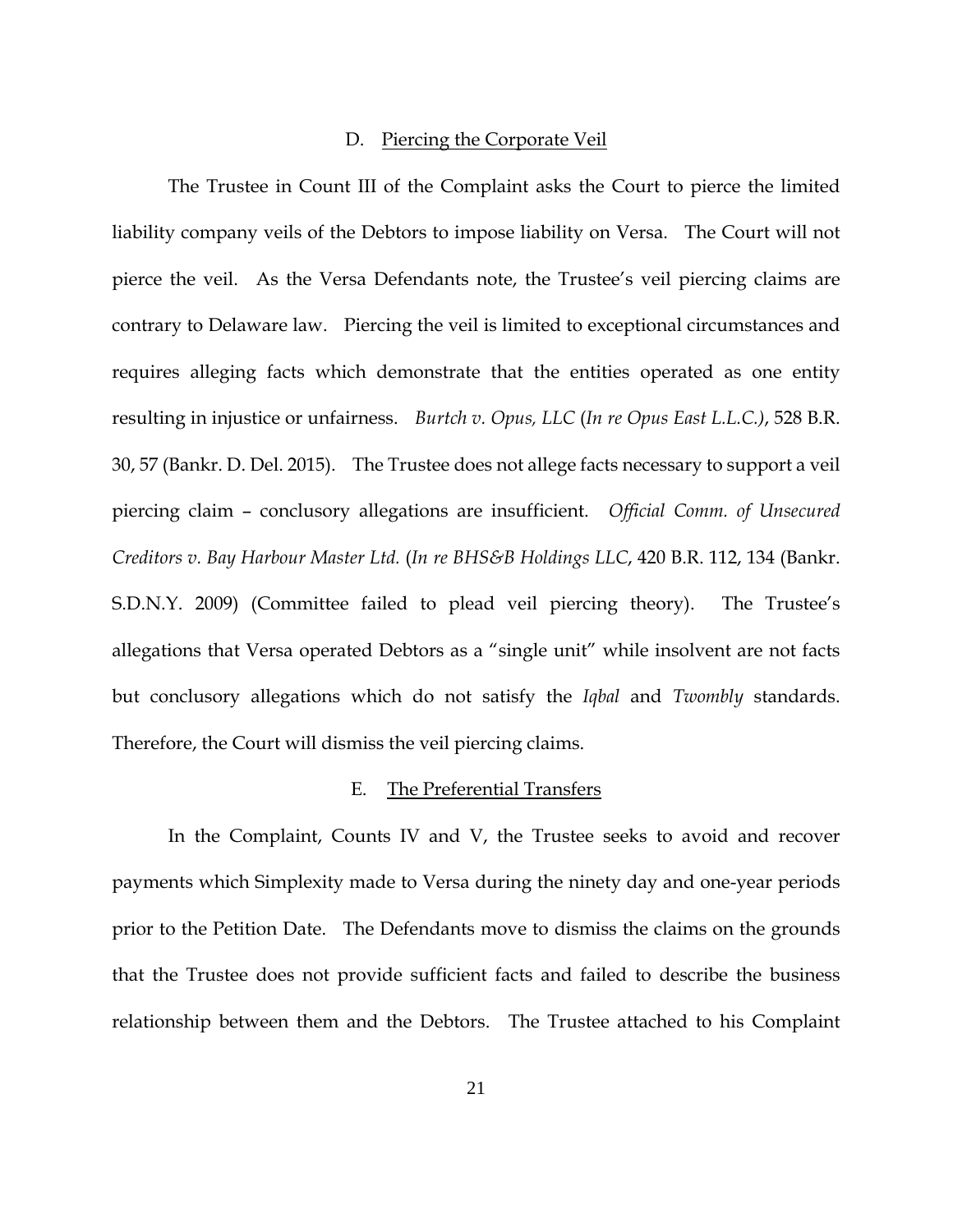charts identifying each transfer with the date of payment, the payment amount and the check or wire number. The information provided in the Complaint is sufficient. Further, the Trustee alleged sufficient facts regarding insolvency to meet the Defendants' argument that insolvency is inadequately pled.

#### **CONCLUSION**

 The Court acknowledges that the Complaint is loosely drafted, which made it difficult but not impossible for the Court to follow the Trustee's legal theories. Therefore, with the exception of the veil piercing count which the Court will dismiss, for the reasons explained the Court will deny the Motions. An Order will issue.

Dated: January 5, 2017

KEVIN GROSS, U.S.B.J.